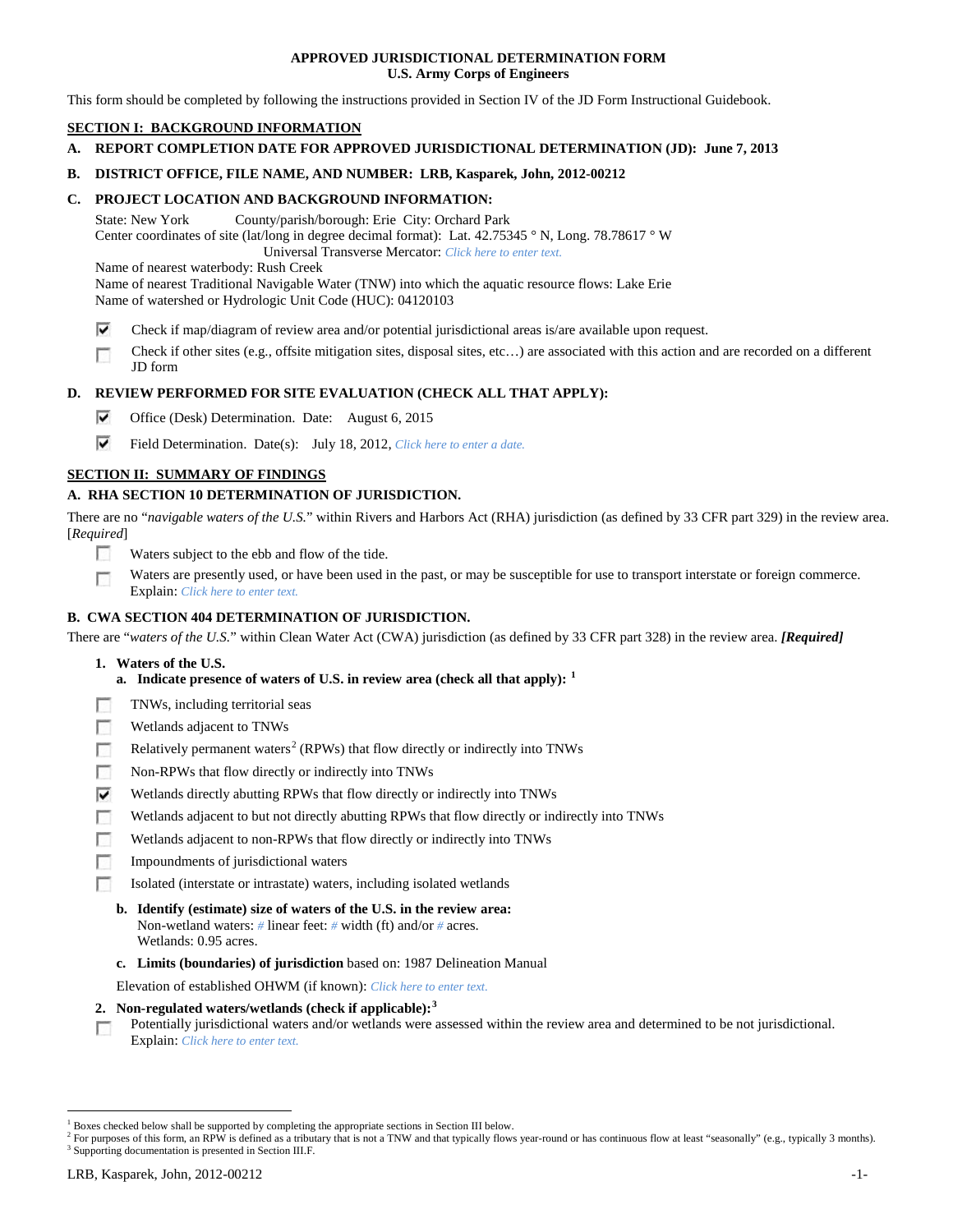# **SECTION III: CWA ANALYSIS**

## **A. TNWs AND WETLANDS ADJACENT TO TNWs**

**The agencies will assert jurisdiction over TNWs and wetlands adjacent to TNWs. If the aquatic resource is a TNW, complete Section III.A.1 and Section III.D.1. only; if the aquatic resource is a wetland adjacent to a TNW, complete Sections III.A.1 and 2 and Section III.D.1.; otherwise, see Section III.B below**.

- **1. TNW**  Identify TNW: *Click here to enter text.*
	- Summarize rationale supporting determination: *Click here to enter text.*
- **2. Wetland adjacent to TNW** Summarize rationale supporting conclusion that wetland is "adjacent": *Click here to enter text.*

# **B. CHARACTERISTICS OF TRIBUTARY (THAT IS NOT A TNW) AND ITS ADJACENT WETLANDS (IF ANY):**

**This section summarizes information regarding characteristics of the tributary and its adjacent wetlands, if any, and it helps determine whether or not the standards for jurisdiction established under Rapanos have been met.** 

**The agencies will assert jurisdiction over non-navigable tributaries of TNWs where the tributaries are "relatively permanent waters" (RPWs), i.e. tributaries that typically flow year-round or have continuous flow at least seasonally (e.g., typically 3 months). A wetland that directly abuts an RPW is also jurisdictional. If the aquatic resource is not a TNW, but has year-round (perennial) flow, skip to Section III.D.2. If the aquatic resource is a wetland directly abutting a tributary with perennial flow, skip to Section III.D.4.**

**A wetland that is adjacent to but that does not directly abut an RPW requires a significant nexus evaluation. Corps districts and EPA regions will include in the record any available information that documents the existence of a significant nexus between a relatively permanent tributary that is not perennial (and its adjacent wetlands if any) and a traditional navigable water, even though a significant nexus finding is not required as a matter of law.**

**If the waterbody[4](#page-1-0) is not an RPW, or a wetland directly abutting an RPW, a JD will require additional data to determine if the waterbody has a significant nexus with a TNW. If the tributary has adjacent wetlands, the significant nexus evaluation must consider the tributary in combination with all of its adjacent wetlands. This significant nexus evaluation that combines, for analytical purposes, the tributary and all of its adjacent wetlands is used whether the review area identified in the JD request is the tributary, or its adjacent wetlands, or both. If the JD covers a tributary with adjacent wetlands, complete Section III.B.1 for the tributary, Section III.B.2 for any onsite wetlands, and Section III.B.3 for all wetlands adjacent to that tributary, both onsite and offsite. The determination whether a significant nexus exists is determined in Section III.C below.**

**1. Characteristics of non-TNWs that flow directly or indirectly into TNW**

**(i) General Area Conditions:**

Watershed size: *# Choose an item.* Drainage area: *# Choose an item.*

Average annual rainfall: *#* inches Average annual snowfall: *#* inches

## **(ii) Physical Characteristics:**

- (a) Relationship with TNW:
	- Tributary flows directly into TNW.

n Tributary flows through *Choose an item.* tributaries before entering TNW.

Project waters are *Choose an item.* river miles from TNW. Project waters are *Choose an item.* river miles from RPW. Project waters are *Choose an item.* aerial (straight) miles from TNW. Project waters are *Choose an item.* aerial (straight) miles from RPW. Project waters cross or serve as state boundaries. Explain: *Click here to enter text.*

Identify flow route to TNW<sup>[5](#page-1-1)</sup>: *Click here to enter text.* Tributary stream order, if known: *Click here to enter text.*

(b) General Tributary Characteristics (check all that apply):

**Tributary** is: Natural

- Artificial (man-made). Explain: *Click here to enter text.*
- Manipulated (man-altered). Explain: *Click here to enter text.*

<span id="page-1-0"></span> $4$  Note that the Instructional Guidebook contains additional information regarding swales, ditches, washes, and erosional features generally and in the arid West.<br> $5$  Flow route can be described by identifying, e.g., tri

<span id="page-1-1"></span>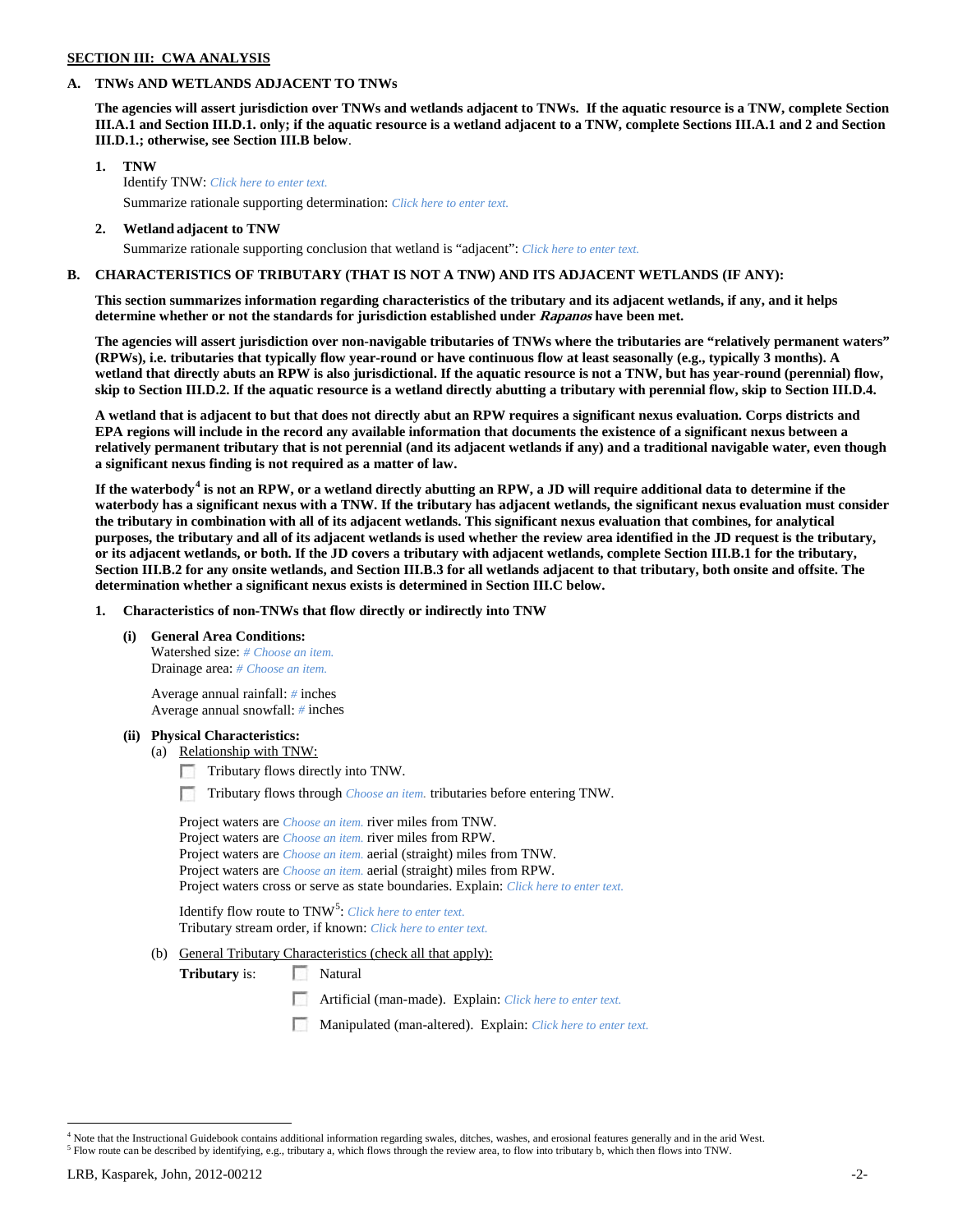|                                                                                                                                                                                                                                                                                                     |                                                                                                                              | <b>Tributary</b> properties with respect to top of bank (estimate):<br>Average width: $#$ feet<br>Average depth: # feet<br>Average side slopes: Choose an item.                                                                                  |        |                                                     |                |                            |  |                                                            |
|-----------------------------------------------------------------------------------------------------------------------------------------------------------------------------------------------------------------------------------------------------------------------------------------------------|------------------------------------------------------------------------------------------------------------------------------|--------------------------------------------------------------------------------------------------------------------------------------------------------------------------------------------------------------------------------------------------|--------|-----------------------------------------------------|----------------|----------------------------|--|------------------------------------------------------------|
|                                                                                                                                                                                                                                                                                                     |                                                                                                                              | Primary tributary substrate composition (check all that apply):                                                                                                                                                                                  |        |                                                     |                |                            |  |                                                            |
|                                                                                                                                                                                                                                                                                                     |                                                                                                                              | Silts                                                                                                                                                                                                                                            |        | Sands                                               |                |                            |  | Concrete                                                   |
|                                                                                                                                                                                                                                                                                                     |                                                                                                                              | Cobbles                                                                                                                                                                                                                                          |        | Gravel                                              |                |                            |  | Muck                                                       |
|                                                                                                                                                                                                                                                                                                     |                                                                                                                              | Bedrock                                                                                                                                                                                                                                          | $\sim$ | Vegetation. Type/% cover: Click here to enter text. |                |                            |  |                                                            |
|                                                                                                                                                                                                                                                                                                     |                                                                                                                              | Other. Explain: Click here to enter text.                                                                                                                                                                                                        |        |                                                     |                |                            |  |                                                            |
| Tributary condition/stability [e.g., highly eroding, sloughing banks]. Explain: Click here to enter text.<br>Presence of run/riffle/pool complexes. Explain: Click here to enter text.<br>Tributary geometry: Choose an item.<br>Tributary gradient (approximate average slope): #%<br>Flow:<br>(c) |                                                                                                                              |                                                                                                                                                                                                                                                  |        |                                                     |                |                            |  |                                                            |
|                                                                                                                                                                                                                                                                                                     |                                                                                                                              | Tributary provides for: Choose an item.<br>Estimate average number of flow events in review area/year: Choose an item.<br>Describe flow regime: Click here to enter text.<br>Other information on duration and volume: Click here to enter text. |        |                                                     |                |                            |  |                                                            |
|                                                                                                                                                                                                                                                                                                     |                                                                                                                              | <b>Surface flow is:</b> Choose an item. <b>Characteristics:</b> Click here to enter text.                                                                                                                                                        |        |                                                     |                |                            |  |                                                            |
| Subsurface flow: Choose an item. Explain findings: Click here to enter text.<br>Dye (or other) test performed: Click here to enter text.                                                                                                                                                            |                                                                                                                              |                                                                                                                                                                                                                                                  |        |                                                     |                |                            |  |                                                            |
|                                                                                                                                                                                                                                                                                                     | Tributary has (check all that apply):<br>$\Box$ Bed and banks<br>$\Box$ OHWM <sup>6</sup> (check all indicators that apply): |                                                                                                                                                                                                                                                  |        |                                                     |                |                            |  |                                                            |
|                                                                                                                                                                                                                                                                                                     |                                                                                                                              |                                                                                                                                                                                                                                                  |        | clear, natural line impressed on the bank $\Box$    |                |                            |  | the presence of litter and debris                          |
|                                                                                                                                                                                                                                                                                                     |                                                                                                                              | changes in the character of soil<br>$\sim$                                                                                                                                                                                                       |        |                                                     | <b>Barbara</b> |                            |  | destruction of terrestrial vegetation                      |
|                                                                                                                                                                                                                                                                                                     |                                                                                                                              | shelving                                                                                                                                                                                                                                         |        |                                                     | L.             | the presence of wrack line |  |                                                            |
|                                                                                                                                                                                                                                                                                                     |                                                                                                                              |                                                                                                                                                                                                                                                  |        | vegetation matted down, bent, or absent             | $\mathbb{R}^n$ | sediment sorting           |  |                                                            |
|                                                                                                                                                                                                                                                                                                     |                                                                                                                              | leaf litter disturbed or washed away                                                                                                                                                                                                             |        |                                                     | F 1            | scour                      |  |                                                            |
|                                                                                                                                                                                                                                                                                                     |                                                                                                                              | sediment deposition                                                                                                                                                                                                                              |        |                                                     | $\mathcal{L}$  |                            |  | multiple observed or predicted flow events                 |
|                                                                                                                                                                                                                                                                                                     |                                                                                                                              | water staining                                                                                                                                                                                                                                   |        |                                                     |                |                            |  | abrupt change in plant community Click here to enter text. |
|                                                                                                                                                                                                                                                                                                     |                                                                                                                              | other (list): Click here to enter text.<br>$\Box$ Discontinuous OHWM. <sup>7</sup> Explain: Click here to enter text.                                                                                                                            |        |                                                     |                |                            |  |                                                            |
| If factors other than the OHWM were used to determine lateral extent of CWA jurisdiction (check all that apply):<br>High Tide Line indicated by:<br>Mean High Water Mark indicated by:                                                                                                              |                                                                                                                              |                                                                                                                                                                                                                                                  |        |                                                     |                |                            |  |                                                            |
|                                                                                                                                                                                                                                                                                                     |                                                                                                                              | oil or scum line along shore objects<br><b>COLLEGE</b>                                                                                                                                                                                           |        |                                                     | FН             | survey to available datum; |  |                                                            |
|                                                                                                                                                                                                                                                                                                     |                                                                                                                              |                                                                                                                                                                                                                                                  |        | fine shell or debris deposits (foreshore)           | $\mathbb{R}^n$ | physical markings;         |  |                                                            |
|                                                                                                                                                                                                                                                                                                     |                                                                                                                              | physical markings/characteristics                                                                                                                                                                                                                |        |                                                     | n              |                            |  | vegetation lines/changes in vegetation types.              |
|                                                                                                                                                                                                                                                                                                     |                                                                                                                              | tidal gauges<br>other (list): Click here to enter text.                                                                                                                                                                                          |        |                                                     |                |                            |  |                                                            |
|                                                                                                                                                                                                                                                                                                     |                                                                                                                              |                                                                                                                                                                                                                                                  |        |                                                     |                |                            |  |                                                            |
| (iii) Chemical Characteristics:<br>Characterize tributary (e.g., water color is clear, discolored, oily film; water quality; general watershed characteristics, etc.).                                                                                                                              |                                                                                                                              |                                                                                                                                                                                                                                                  |        |                                                     |                |                            |  |                                                            |
| Explain: Click here to enter text.                                                                                                                                                                                                                                                                  |                                                                                                                              |                                                                                                                                                                                                                                                  |        |                                                     |                |                            |  |                                                            |

Identify specific pollutants, if known: *Click here to enter text.*

<span id="page-2-1"></span><span id="page-2-0"></span> <sup>6</sup> <sup>6</sup>A natural or man-made discontinuity in the OHWM does not necessarily sever jurisdiction (e.g., where the stream temporarily flows underground, or where the OHWM has been removed by development or agricultural practices). Where there is a break in the OHWM that is unrelated to the waterbody's flow regime (e.g., flow over a rock outcrop or through a culvert), the agencies will look for indicators of flow above and below the break. 7 Ibid.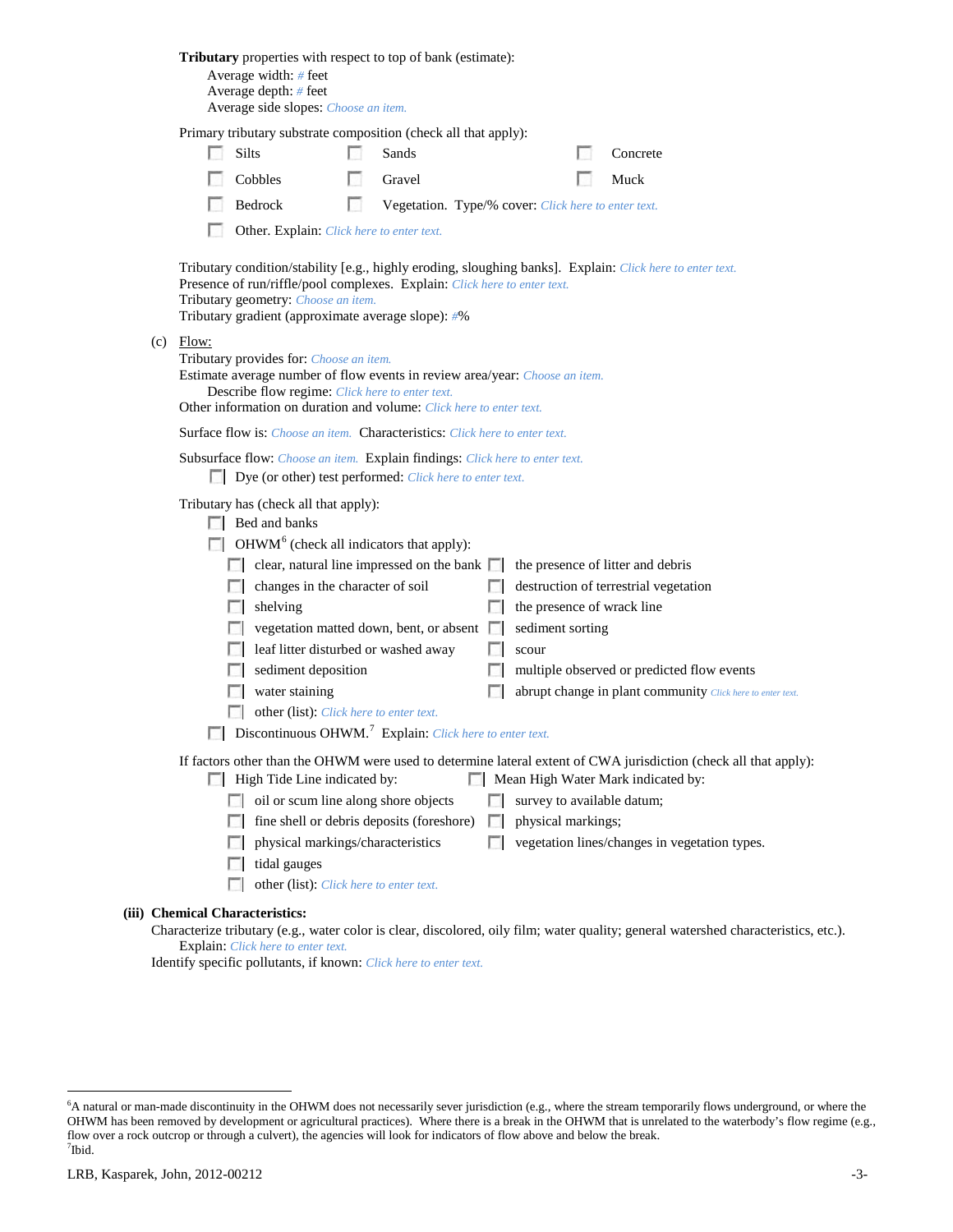## **(iv) Biological Characteristics. Channel supports (check all that apply):**

- Riparian corridor. Characteristics (type, average width): *Click here to enter text.*
- Wetland fringe. Characteristics: *Click here to enter text.*
- Habitat for:
	- Federally Listed species. Explain findings: *Click here to enter text*.
	- Fish/spawn areas. Explain findings: *Click here to enter text.*
	- Other environmentally-sensitive species. Explain findings: *Click here to enter text.*
	- n Aquatic/wildlife diversity. Explain findings: *Click here to enter text.*

#### **2. Characteristics of wetlands adjacent to non-TNW that flow directly or indirectly into TNW**

### **(i) Physical Characteristics:**

- (a) General Wetland Characteristics:
	- Properties:
		- Wetland size: 0.95 acres

Wetland type. Explain: Plustrine forested wetland

Wetland quality. Explain: Relatively high quality wetlands that have not been disturbed for approximately 30-50 years Project wetlands cross or serve as state boundaries. Explain: *Click here to enter text.*

- (b) General Flow Relationship with Non-TNW: Flow is: Intermittent Flow Explain: Wetland directly abuts a tributary to Rush Creek
	- Surface flow is: Discrete and Confined

Characteristics: Tributary runs through the subject wetland (off of the project site)

Subsurface flow: *Choose an item.* Explain findings: *Click here to enter text.*

Dye (or other) test performed: *Click here to enter text.*

- (c) Wetland Adjacency Determination with Non-TNW:
	- $\Box$  Directly abutting
	- Not directly abutting
		- 100 Discrete wetland hydrologic connection. Explain: *Click here to enter text.*
		- Ecological connection. Explain: *Click here to enter text.* **The Contract of the Contract of the Contract of the Contract of the Contract of the Contract of the Contract of the Contract of the Contract of the Contract of the Contract of the Contract of the Contract of the Contract**
		- $\Box$ Separated by berm/barrier. Explain: *Click here to enter text.*
- (d) Proximity (Relationship) to TNW

Project wetlands are *Choose an item.* river miles from TNW. Project waters are *Choose an item.* aerial (straight) miles from TNW. Flow is from: *Choose an item.* Estimate approximate location of wetland as within the *Choose an item.* floodplain.

#### **(ii) Chemical Characteristics:**

Characterize wetland system (e.g., water color is clear, brown, oil film on surface; water quality; general watershed characteristics; etc.). Explain: *Click here to enter text.*

Identify specific pollutants, if known: *Click here to enter text.*

### **(iii) Biological Characteristics. Wetland supports (check all that apply):**

- Riparian buffer. Characteristics (type, average width): *Click here to enter text.*
- Vegetation type/percent cover. Explain: *Click here to enter text.*
- **Habitat for:** 
	- Federally Listed species. Explain findings: *Click here to enter text*.
	- Fish/spawn areas. Explain findings: *Click here to enter text.*
	- Other environmentally-sensitive species. Explain findings: *Click here to enter text.*
	- Aquatic/wildlife diversity. Explain findings: *Click here to enter text.*

### **3. Characteristics of all wetlands adjacent to the tributary (if any)**

All wetland(s) being considered in the cumulative analysis: 1

Approximately (40) acres in total are being considered in the cumulative analysis.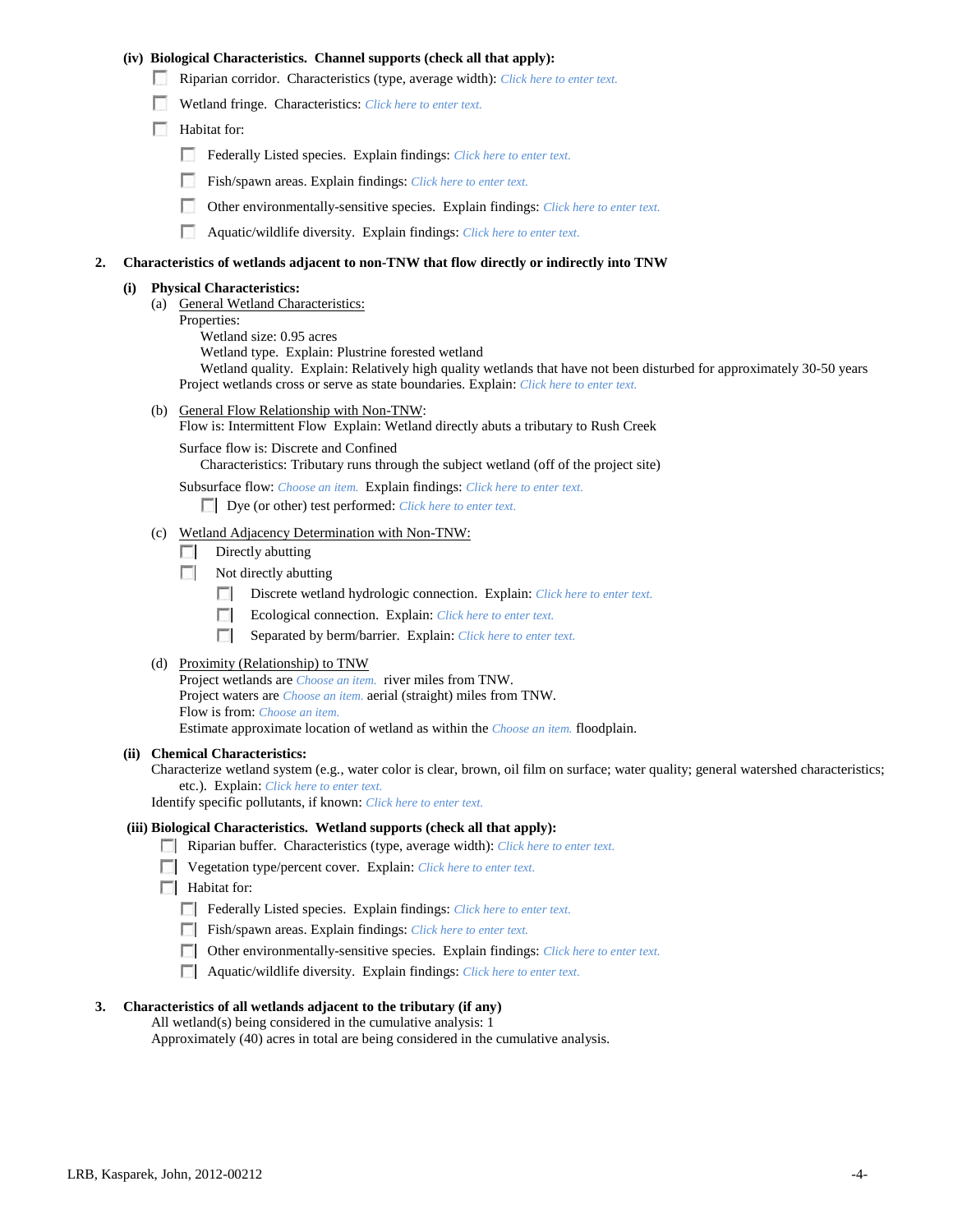For each wetland, specify the following:

| Directly abuts? $(Y/N)$ | Size (in acres) | Directly abuts? $(Y/N)$ | Size (in acres) |
|-------------------------|-----------------|-------------------------|-----------------|
|                         |                 | Y/N                     |                 |
| Y/N                     |                 | Y/N                     |                 |
| Y/N                     |                 | Y/N                     |                 |
| V/N                     |                 | Y/N                     |                 |

Summarize overall biological, chemical and physical functions being performed: *Click here to enter text.*

## **C. SIGNIFICANT NEXUS DETERMINATION**

**A significant nexus analysis will assess the flow characteristics and functions of the tributary itself and the functions performed by any wetlands adjacent to the tributary to determine if they significantly affect the chemical, physical, and biological integrity of a TNW. For each of the following situations, a significant nexus exists if the tributary, in combination with all of its adjacent wetlands, has more than a speculative or insubstantial effect on the chemical, physical and/or biological integrity of a TNW. Considerations when evaluating significant nexus include, but are not limited to the volume, duration, and frequency of the flow of water in the tributary and its proximity to a TNW, and the functions performed by the tributary and all its adjacent wetlands. It is not appropriate to determine significant nexus based solely on any specific threshold of distance (e.g. between a tributary and its adjacent wetland or between a tributary and the TNW). Similarly, the fact an adjacent wetland lies within or outside of a floodplain is not solely determinative of significant nexus.** 

## **Draw connections between the features documented and the effects on the TNW, as identified in the** *Rapanos* **Guidance and discussed in the Instructional Guidebook. Factors to consider include, for example:**

- Does the tributary, in combination with its adjacent wetlands (if any), have the capacity to carry pollutants or flood waters to TNWs, or to reduce the amount of pollutants or flood waters reaching a TNW?
- Does the tributary, in combination with its adjacent wetlands (if any), provide habitat and lifecycle support functions for fish and other species, such as feeding, nesting, spawning, or rearing young for species that are present in the TNW?
- Does the tributary, in combination with its adjacent wetlands (if any), have the capacity to transfer nutrients and organic carbon that support downstream foodwebs?
- Does the tributary, in combination with its adjacent wetlands (if any), have other relationships to the physical, chemical, or biological integrity of the TNW?

## *Note: the above list of considerations is not inclusive and other functions observed or known to occur should be documented below:*

- **1. Significant nexus findings for non-RPW that has no adjacent wetlands and flows directly or indirectly into TNWs.** Explain findings of presence or absence of significant nexus below, based on the tributary itself, then go to Section III.D: *Click here to enter text.*
- **2. Significant nexus findings for non-RPW and its adjacent wetlands, where the non-RPW flows directly or indirectly into TNWs.**  Explain findings of presence or absence of significant nexus below, based on the tributary in combination with all of its adjacent wetlands, then go to Section III.D: *Click here to enter text.*
- **3. Significant nexus findings for wetlands adjacent to an RPW but that do not directly abut the RPW.** Explain findings of presence or absence of significant nexus below, based on the tributary in combination with all of its adjacent wetlands, then go to Section III.D: *Click here to enter text.*

# **D. DETERMINATIONS OF JURISDICTIONAL FINDINGS. THE SUBJECT WATERS/WETLANDS ARE (CHECK ALL THAT APPLY):**

- **1. TNWs and Adjacent Wetlands.** Check all that apply and provide size estimates in review area:
	- TNWs: *#* linear feet *#* width (ft), Or, *#* acres.
	- **Wetlands adjacent to TNWs: # acres.**

## **2. RPWs that flow directly or indirectly into TNWs.**

- Tributaries of TNWs where tributaries typically flow year-round are jurisdictional. Provide data and rationale indicating that tributary is perennial: *Click here to enter text.*.
- Tributaries of TNW where tributaries have continuous flow "seasonally" (e.g., typically three months each year) are jurisdictional.  $\mathcal{L}$ Data supporting this conclusion is provided at Section III.B. Provide rationale indicating that tributary flows seasonally: *Click here to enter text.*.

Provide estimates for jurisdictional waters in the review area (check all that apply):

- Tributary waters: # linear feet # width (ft).
- Other non-wetland waters: *#* acres.

Identify type(s) of waters: *Click here to enter text.*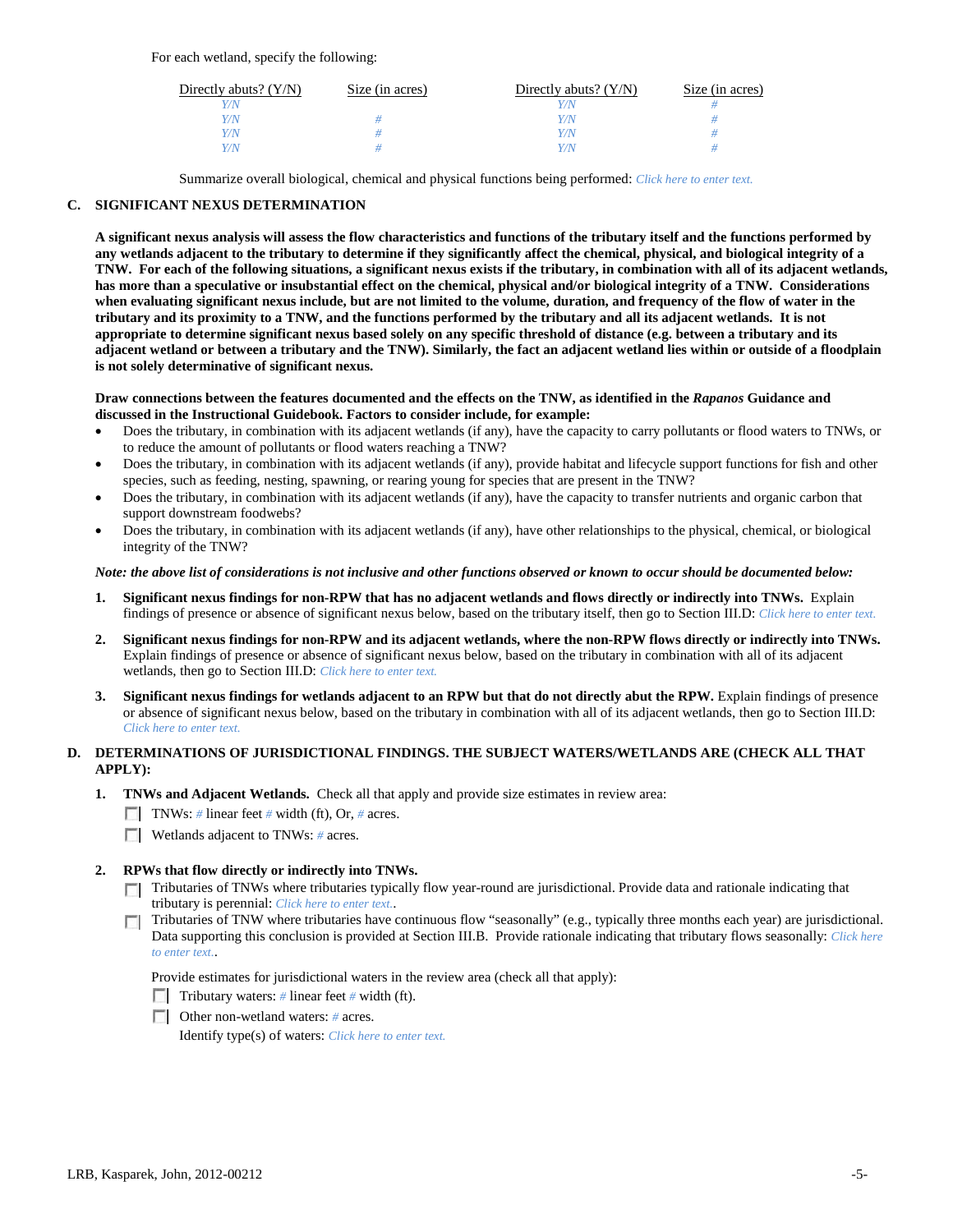## **3. Non-RPWs[8](#page-5-0) that flow directly or indirectly into TNWs.**

Waterbody that is not a TNW or an RPW, but flows directly or indirectly into a TNW, and it has a significant nexus with a TNW is jurisdictional. Data supporting this conclusion is provided at Section III.C.

Provide estimates for jurisdictional waters within the review area (check all that apply):

- **Tributary waters:** # linear feet # width (ft).
- Other non-wetland waters: # acres. Identify type(s) of waters: *Click here to enter text.*
- **4. Wetlands directly abutting an RPW that flow directly or indirectly into TNWs.**
	- Wetlands directly abut RPW and thus are jurisdictional as adjacent wetlands.
		- $\nabla$  Wetlands directly abutting an RPW where tributaries typically flow year-round. Provide data and rationale indicating that tributary is perennial in Section III.D.2, above. Provide rationale indicating that wetland is directly abutting an RPW: Tributary runs directly through the wetland Tributary is not within the review area but is part of the larger wetland off the project site.
		- Wetlands directly abutting an RPW where tributaries typically flow "seasonally." Provide data indicating that tributary is seasonal in Section III.B and rationale in Section III.D.2, above. Provide rationale indicating that wetland is directly abutting an RPW: *Click here to enter text.*

Provide acreage estimates for jurisdictional wetlands in the review area: *#* acres.

### **5. Wetlands adjacent to but not directly abutting an RPW that flow directly or indirectly into TNWs.**

Wetlands that do not directly abut an RPW, but when considered in combination with the tributary to which they are ш adjacent and with similarly situated adjacent wetlands, have a significant nexus with a TNW are jurisidictional. Data supporting this conclusion is provided at Section III.C.

Provide acreage estimates for jurisdictional wetlands in the review area: *#* acres.

#### **6. Wetlands adjacent to non-RPWs that flow directly or indirectly into TNWs.**

Wetlands adjacent to such waters, and have when considered in combination with the tributary to which they are adjacent  $\mathcal{L}$ and with similarly situated adjacent wetlands, have a significant nexus with a TNW are jurisdictional. Data supporting this conclusion is provided at Section III.C.

Provide estimates for jurisdictional wetlands in the review area: *#* acres.

## **7. Impoundments of jurisdictional waters. [9](#page-5-1)**

As a general rule, the impoundment of a jurisdictional tributary remains jurisdictional.

- Demonstrate that impoundment was created from "waters of the U.S.," or  $\sim$
- Demonstrate that water meets the criteria for one of the categories presented above (1-6), or
- Demonstrate that water is isolated with a nexus to commerce (see E below).

## **E. ISOLATED [INTERSTATE OR INTRA-STATE] WATERS, INCLUDING ISOLATED WETLANDS, THE USE, DEGRADATION OR DESTRUCTION OF WHICH COULD AFFECT INTERSTATE COMMERCE, INCLUDING ANY SUCH WATERS (CHECK ALL THAT APPLY):[10](#page-5-2)**

- which are or could be used by interstate or foreign travelers for recreational or other purposes.
- from which fish or shellfish are or could be taken and sold in interstate or foreign commerce.
- which are or could be used for industrial purposes by industries in interstate commerce.
- Interstate isolated waters.Explain: *Click here to enter text.*
- Other factors.Explain: *Click here to enter text.*

#### **Identify water body and summarize rationale supporting determination:** *Click here to enter text.*

Provide estimates for jurisdictional waters in the review area (check all that apply):

- Tributary waters: # linear feet # width (ft).
- Other non-wetland waters: *#* acres.

Identify type(s) of waters: *Click here to enter text.*

n Wetlands: *#* acres.

 $\frac{1}{8}$ See Footnote # 3.

<span id="page-5-1"></span><span id="page-5-0"></span><sup>&</sup>lt;sup>9</sup> To complete the analysis refer to the key in Section III.D.6 of the Instructional Guidebook.

<span id="page-5-2"></span><sup>&</sup>lt;sup>10</sup> Prior to asserting or declining CWA jurisdiction based solely on this category, Corps Districts will elevate the action to Corps and EPA HQ for review consistent with the process described in the Corps/EPA *Memorandum Regarding CWA Act Jurisdiction Following Rapanos.*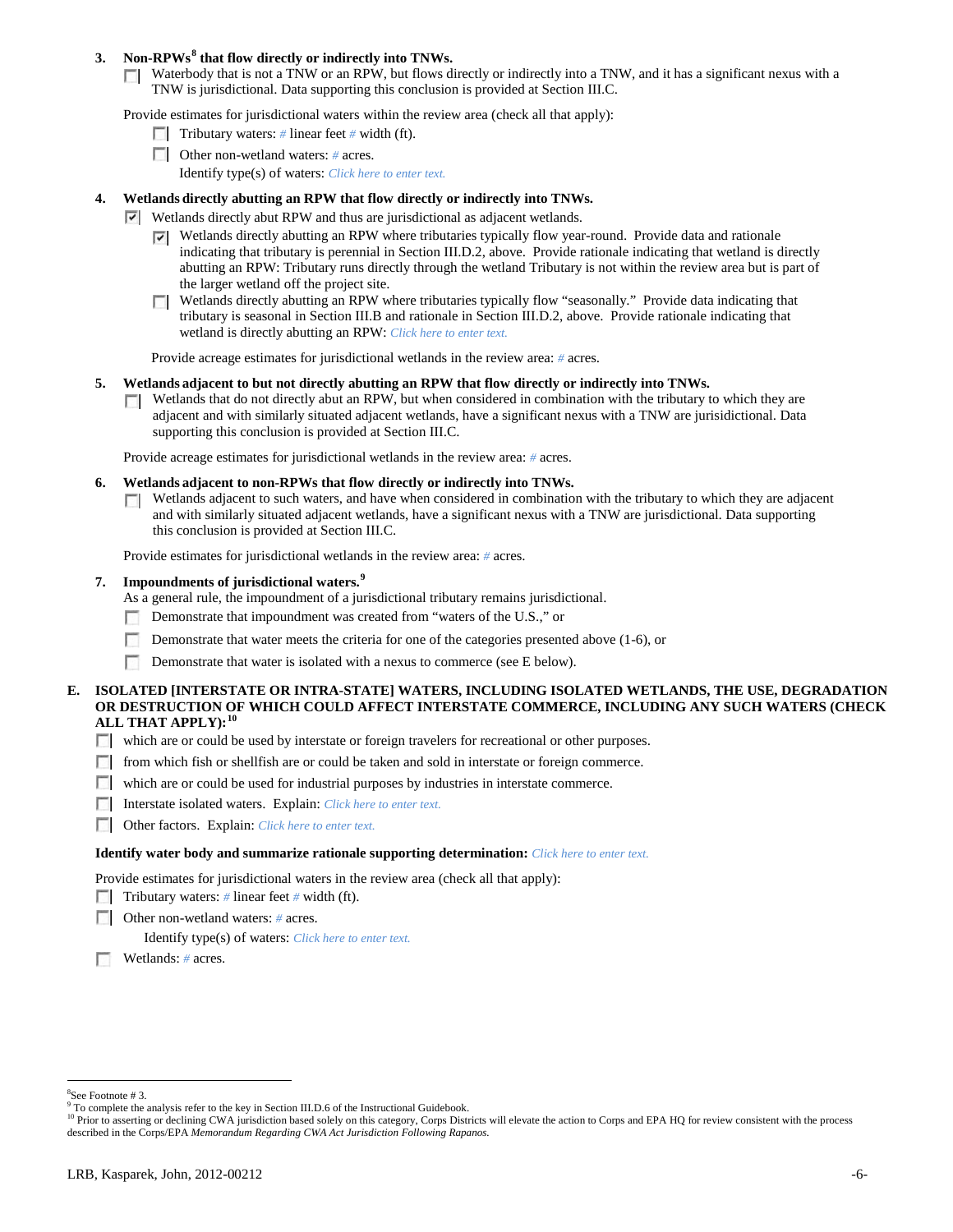| F. |          | NON-JURISDICTIONAL WATERS, INCLUDING WETLANDS (CHECK ALL THAT APPLY):                                                                                                                                                                                                                                                                                                                                                                     |  |  |  |  |
|----|----------|-------------------------------------------------------------------------------------------------------------------------------------------------------------------------------------------------------------------------------------------------------------------------------------------------------------------------------------------------------------------------------------------------------------------------------------------|--|--|--|--|
|    | $\Box$   | If potential wetlands were assessed within the review area, these areas did not meet the criteria in the 1987 Corps of Engineers<br>Wetland Delineation Manual and/or appropriate Regional Supplements.<br>Review area included isolated waters with no substantial nexus to interstate (or foreign) commerce.<br>Prior to the Jan 2001 Supreme Court decision in "SWANCC," the review area would have been regulated based solely on the |  |  |  |  |
|    | L.       | "Migratory Bird Rule" (MBR).<br>Waters do not meet the "Significant Nexus" standard, where such a finding is required for jurisdiction. Explain: Click here to enter text.                                                                                                                                                                                                                                                                |  |  |  |  |
|    |          |                                                                                                                                                                                                                                                                                                                                                                                                                                           |  |  |  |  |
|    | г        | Other: (explain, if not covered above): Click here to enter text.                                                                                                                                                                                                                                                                                                                                                                         |  |  |  |  |
|    |          | Provide acreage estimates for non-jurisdictional waters in the review area, where the sole potential basis of jurisdiction is the MBR factors<br>(i.e., presence of migratory birds, presence of endangered species, use of water for irrigated agriculture), using best professional judgment<br>(check all that apply):<br>Non-wetland waters (i.e., rivers, streams): $\#$ linear feet $\#$ width (ft).                                |  |  |  |  |
|    |          | Lakes/ponds: $# \, \text{acres.}$                                                                                                                                                                                                                                                                                                                                                                                                         |  |  |  |  |
|    |          | Other non-wetland waters: # acres. List type of aquatic resource: Click here to enter text                                                                                                                                                                                                                                                                                                                                                |  |  |  |  |
|    |          | Wetlands: # acres.                                                                                                                                                                                                                                                                                                                                                                                                                        |  |  |  |  |
|    |          | Provide acreage estimates for non-jurisdictional waters in the review area that do not meet the "Significant Nexus" standard, where such a<br>finding is required for jurisdiction (check all that apply):<br>Non-wetland waters (i.e., rivers, streams): $\#$ linear feet $\#$ width (ft).                                                                                                                                               |  |  |  |  |
|    |          | Lakes/ponds: $# \, \text{acres.}$                                                                                                                                                                                                                                                                                                                                                                                                         |  |  |  |  |
|    |          | Other non-wetland waters: # acres. List type of aquatic resource: Click here to enter text                                                                                                                                                                                                                                                                                                                                                |  |  |  |  |
|    |          | Wetlands: # acres.                                                                                                                                                                                                                                                                                                                                                                                                                        |  |  |  |  |
|    |          |                                                                                                                                                                                                                                                                                                                                                                                                                                           |  |  |  |  |
|    |          | <b>SECTION IV: DATA SOURCES.</b>                                                                                                                                                                                                                                                                                                                                                                                                          |  |  |  |  |
|    | ☞        | A. SUPPORTING DATA. Data reviewed for JD (check all that apply - checked items shall be included in case file and, where checked and<br>requested, appropriately reference sources below):<br>Maps, plans, plots or plat submitted by or on behalf of the applicant/consultant: Applicant submitted delineation performed by<br><b>NYSDEC</b>                                                                                             |  |  |  |  |
|    | п        | Data sheets prepared/submitted by or on behalf of the applicant/consultant.<br>Office concurs with data sheets/delineation report.                                                                                                                                                                                                                                                                                                        |  |  |  |  |
|    |          | $\Box$<br>Office does not concur with data sheets/delineation report.                                                                                                                                                                                                                                                                                                                                                                     |  |  |  |  |
|    |          | Data sheets prepared by the Corps: Click here to enter text.                                                                                                                                                                                                                                                                                                                                                                              |  |  |  |  |
|    | L.       | Corps navigable waters' study: Click here to enter text.                                                                                                                                                                                                                                                                                                                                                                                  |  |  |  |  |
|    |          | U.S. Geological Survey Hydrologic Atlas: Click here to enter text.                                                                                                                                                                                                                                                                                                                                                                        |  |  |  |  |
|    |          | USGS NHD data.                                                                                                                                                                                                                                                                                                                                                                                                                            |  |  |  |  |
|    |          | USGS 8 and 12 digit HUC maps.                                                                                                                                                                                                                                                                                                                                                                                                             |  |  |  |  |
|    | ⊽        | U.S. Geological Survey map(s). Cite scale $\&$ quad name: 1:24000, Buffalo SE                                                                                                                                                                                                                                                                                                                                                             |  |  |  |  |
|    | ⊽        | USDA Natural Resources Conservation Service Soil Survey. Citation: Erie County, New York                                                                                                                                                                                                                                                                                                                                                  |  |  |  |  |
|    | ⊽        | National wetlands inventory map(s). Cite name: Buffalo SE                                                                                                                                                                                                                                                                                                                                                                                 |  |  |  |  |
|    | ⊽        | State/Local wetland inventory map(s): NYS Wetland Map and Delineation                                                                                                                                                                                                                                                                                                                                                                     |  |  |  |  |
|    | ⊽        | FEMA/FIRM maps: No mapped 100 year flood plain within the project area.                                                                                                                                                                                                                                                                                                                                                                   |  |  |  |  |
|    | п        | 100-year Floodplain Elevation is: Click here to enter text. (National Geodectic Vertical Datum of 1929)                                                                                                                                                                                                                                                                                                                                   |  |  |  |  |
|    | ⊽        | Photographs: v   Aerial (Name & Date): Internet Resources (Google, Bing, NYS GIS)                                                                                                                                                                                                                                                                                                                                                         |  |  |  |  |
|    | п        | Other (Name & Date): Click here to enter text.<br>or $\Box$                                                                                                                                                                                                                                                                                                                                                                               |  |  |  |  |
|    | г        | Previous determination(s). File no. and date of response letter: Click here to enter text.                                                                                                                                                                                                                                                                                                                                                |  |  |  |  |
|    | <b>I</b> | Applicable/supporting case law: Click here to enter text.                                                                                                                                                                                                                                                                                                                                                                                 |  |  |  |  |
|    |          | Applicable/supporting scientific literature: Click here to enter text.                                                                                                                                                                                                                                                                                                                                                                    |  |  |  |  |
|    | г        | Other information (please specify): Click here to enter text.                                                                                                                                                                                                                                                                                                                                                                             |  |  |  |  |
|    |          | <b>B. ADDITIONAL COMMENTS TO SUPPORT JD:</b> Approximately 0.95 acre of a much larger wetland (NYSDEC Wetland BU-12) occurs                                                                                                                                                                                                                                                                                                               |  |  |  |  |

within the project site. The wetland boundary was delineated by NYSDEC personnel and confirmed in May, 2015. I had previously visited the site on July 18 2012 and had concurred with the NYSDEC flags at that time. I was waiting for the surveyed document showing the location of the wetlands, which I received on June 2, 2015. There was no indication of additional wetlands on the site outside of the NYSDEC wetland area. The large wetland directly abuts a perennial tributary to Rush Creek to the north of the project site. Rush Creek is a tributary to Lake Erie, a traditionally navigable water.